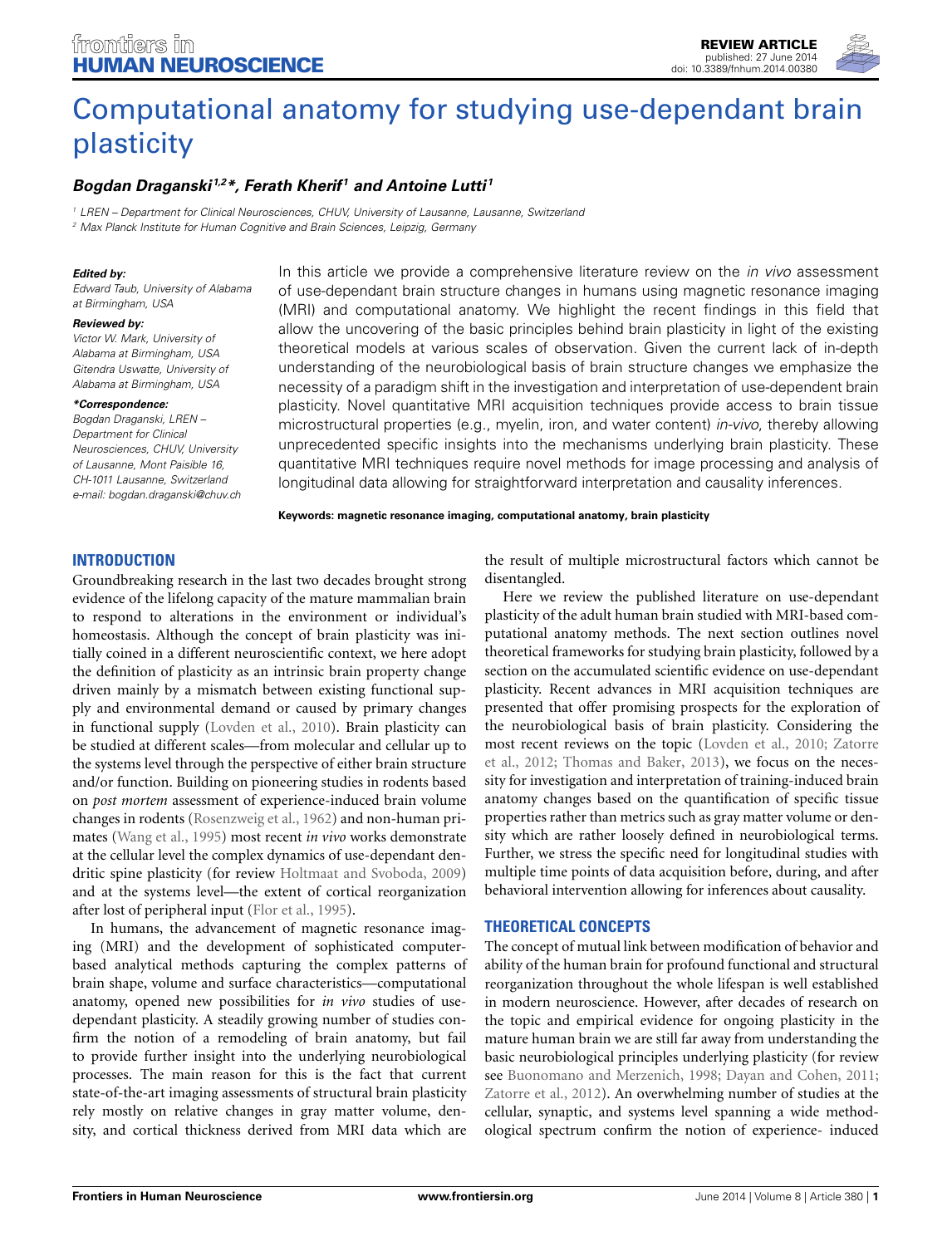interaction between complex processes embedded in a somewhat blurry theoretical framework. The conceptualization of usedependant human brain plasticity across the lifespan turned out to be particularly challenging—both in terms of definition when differentiating between development and experience or learning as well as when looking for straightforward neurobiological interpretation of plasticity-associated brain MRI findings [\(Galvan](#page-5-4), [2010](#page-5-4); [Zatorre et al.](#page-6-3)[,](#page-6-4) [2012](#page-6-3)[;](#page-6-4) [Draganski and Kherif](#page-5-5)[,](#page-6-4) [2013](#page-5-5)[;](#page-6-4) Thomas and Baker, [2013](#page-6-4)).

Paradoxically, one of the first neuroscientists suggesting a possible impact of exercise on the brain is Ramon y Cajal, better known for his view on the brain as fixed and immutable tissue [\(Ramon Y Cajal](#page-6-5), [1894](#page-6-5)). More than 80 years later—in the late 1970s Paillard formulated Ramon y Cajal's assumptions in a theoretical framework postulating that plastic brain changes emerge only when experience-associated anatomy alterations have functional consequences rather than the opposite—when functional changes occur within established anatomical networks [\(Paillard, 1976\)](#page-6-6). The framework acknowledged the importance of both structural brain connectivity and changes in its constitutive elements—the neurons, considering the fundamental principle of "lasting" plastic changes long after the triggering event (see also [Will et al.](#page-6-7), [2008a](#page-6-7)[,b\)](#page-6-8).

More recently, this much needed theoretical framework was not only refined in terms of semantic precision [\(Lovden et al.](#page-6-0), [2010](#page-6-0)), but also amended with the clearer concept of an interaction between brain and environmental demand for plastic changes. The core of this concept is the notion of functional supply—demand mismatch triggering the system's ability for plastic change. Here, demand is used in the sense of requirement to perform a task whereas functional supply denotes the individual's capacity to function within a certain range of performance and is defined mainly by brain anatomy constraints. Supply demand mismatch could either be due to primary changes in environmental demand—in the simple case adaptation to a new condition—or to primary changes in functional supply—injury after stroke or chronic degenerative process. The assumption of functional supply—demand mismatch requiring "lasting" plasticity changes is embedded in the frame of the "sluggishness" of the system's response, which integrates different manifestations of plasticity and the corresponding underlying physiological mechanisms—long lasting neuro-/ and angiogenesis vs. rapid long-term potentiation (LTP)—based modulation of dendritic spines dynamics [\(Lovden et al.](#page-6-0), [2010\)](#page-6-0).

The evolution of these current theoretical concepts provides a flexible framework to integrate recent findings of usedependant brain plasticity at various scales and across different analytical techniques. Inherent part of these concepts is the notion of causal pathways, which, translated in the field of computational anatomy, motivates the need for longitudinal studies with multiple data acquisition time points allowing for inferences about causality. The newly proposed model [\(Lovden et al.](#page-6-0), [2010](#page-6-0)) addresses in a holistic way pertinent questions about causes, consequences and dynamics of use-associated brain plasticity leading to new ideas for future research.

# **BRAIN PLASTICITY—MACROSTRUCTURAL CHANGES**

The emergence of structural and functional MRI has provided a unique opportunity for non-invasive *in vivo* investigation of plasticity-associated changes across the whole-brain. According to the experimental design, studies on brain plasticity can be divided in two types—cross-sectional studies with a single data acquisition time point and longitudinal studies with multiple time points of data acquisition. While inferences from cross-sectional studies remain at the descriptive level of correlation analysis, longitudinal studies bring the potential for revealing how behavioral changes result from the temporal dynamic of interaction between brain regions.

# **CROSS-SECTIONAL STUDIES OF BRAIN PLASTICITY**

Cross-sectional computational anatomy studies investigate the correlation between brain structural features and training- /learning abilities by comparing cohorts of experts and nonexperts in a particular field. Milestone previous studies reported associations between e.g., navigational experience and volume of the posterior hippocampus [\(Maguire et al., 2000](#page-6-9)), musical proficiency and volume increase in motor and auditory areas [\(Gaser and Schlaug](#page-5-6), [2003;](#page-5-6) [Hyde et al., 2009\)](#page-5-7). The supposition here was that local brain volume changes would represent the use-dependant plasticity of a particular region or system implicated in the specific function of interest—assumption supported by the correlation between magnitude of change and individual performance.

Identically to computational anatomy studies on gray matter volume, voxel-based analysis of water diffusion indices from diffusion-weighted data demonstrated differences associated with piano practice [\(Bengtsson et al.](#page-5-8), [2005](#page-5-8)), bimanual coordination skills [\(Johansen-Berg et al., 2007\)](#page-5-9) and grammar learning abilities [\(Floel et al., 2009\)](#page-5-10). The major limitation of correlation analyses using brain imaging data obtained at a single time point is the inability to infer causality and to distinguish between the independent use-associated effects on brain structure from the impact of environmental and pre-existing intra-individual factors [\(Draganski and Kherif](#page-5-5), [2013](#page-5-5)).

# **LONGITUDINAL STUDIES OF BRAIN PLASTICITY**

Addressing the major limitation of cross-sectional studies in use-dependant plasticity—inability to distinguish between cause and consequence (i.e., "nature" vs. "nurture"), we aimed to infer causality using a prospective study design with multiple data acquisition time-points [\(Draganski et al., 2004\)](#page-5-11). Led by the assumptions that neurogenesis drives use-dependant brain structure changes and considering findings reporting a 3 months period needed for differentiation of a pluripotent stem cell to mature neuron [\(Cummings et al.](#page-5-12), [2005\)](#page-5-12), we carried out a longitudinal study involving juggling training. Young volunteers were scanned at three time points—before starting to learn how to juggle, 3 months after, followed by another 3 months period with restriction from juggling. We observed transient gray matter increases in the extra-striate motion specific area hMT/V5 bilaterally and in the left inferior parietal cortex. The demonstrated regional gray matter changes reversed nearly to baseline paralleled by decrease in juggling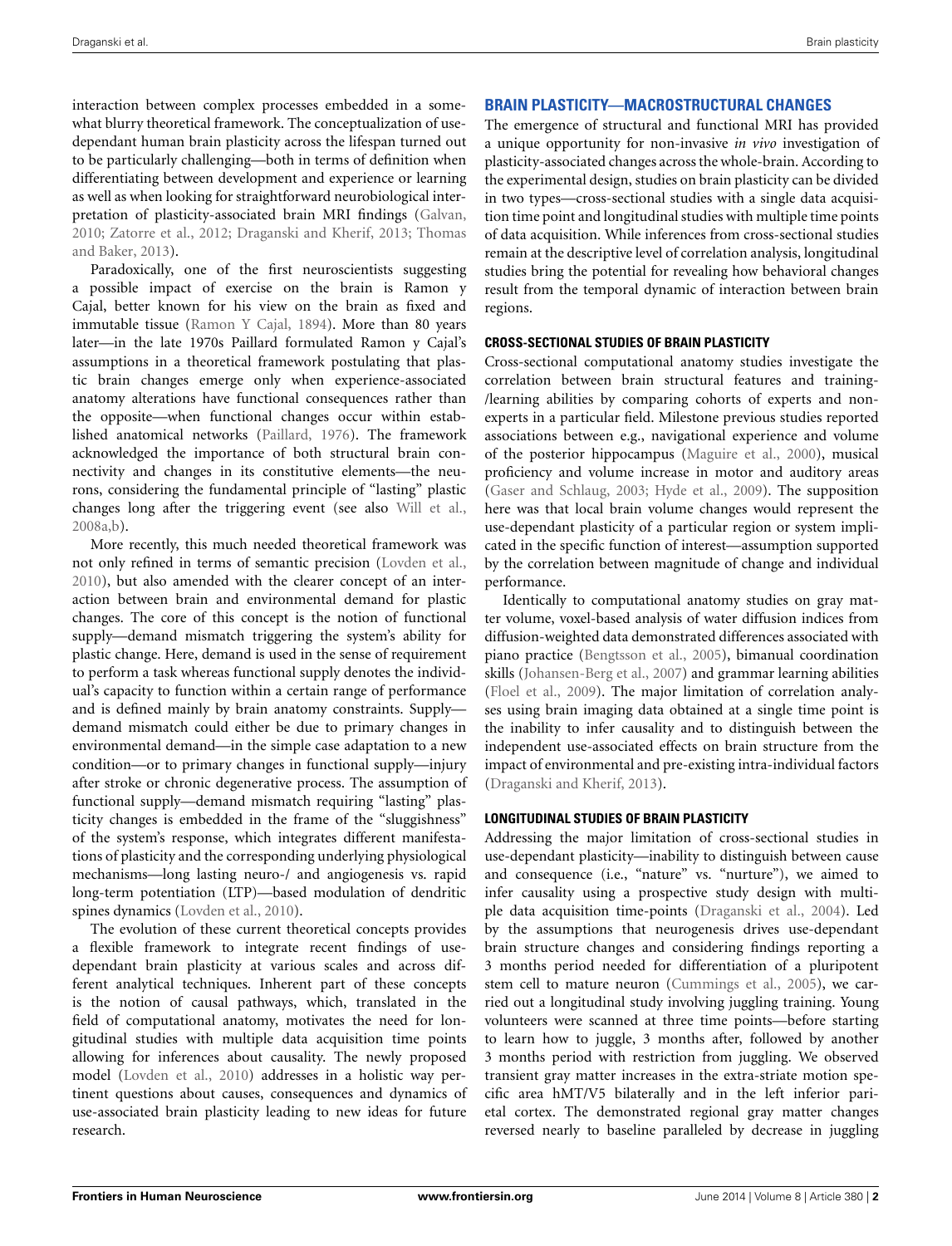performance at the third time point. No significant structural changes were detected in the control group where data was acquired at the same time points as in the intervention group.

Following the same neurobiological assumption of neurogenesis underlying use-dependent plasticity in the adult human brain we monitored morphometric changes related to memory and lear[ning over three time points each 3 months apart \(](#page-5-13)Draganski et al., [2006](#page-5-13)). The behavioral intervention consisted of intensive preparation for the German preliminary medical exam including both oral and written exams in biology, chemistry, biochemistry, physics, social sciences, psychology, human anatomy, and physiology, which demanded high level of encoding, retrieval, and content recall. Our findings demonstrated differential effects of learning regarding dynamic temporal characteristics on cortical structures. Besides the predicted changes in medial temporal lobe structures where hippocampal and parahippocampal gray matter expanded continuously through the three time points we detected initial gray matter increase in posterior parietal cortex between the first and second time point without further change toward the third time point.

Subsequent longitudinal studies confirmed the notion of usedependent anatomy remodeling both in the brain gray and white mat[ter](#page-6-11) [\(Golestani and Pallier, 2007](#page-5-14)[;](#page-6-11) [Scholz et al.](#page-6-10)[,](#page-6-11) [2009](#page-6-10)[;](#page-6-11) Taubert et al.[,](#page-6-12) [2010](#page-6-11)[;](#page-6-12) [Bezzola et al., 2011](#page-5-15)[;](#page-6-12) [Herholz and Zatorre](#page-5-16)[,](#page-6-12) [2012](#page-5-16)[;](#page-6-12) Meyer et al., [2012;](#page-6-12) [Sagi et al.](#page-6-13), [2012;](#page-6-13) [Steele et al.](#page-6-14), [2013\)](#page-6-14). Neuroimaging studies on juggling, acquisition of auditory skills, balance, and musical training and spatial navigation showed strong effects of behaviorally relevant interventions on local brain volume and white matter microstructure. White matter plasticity studies reported differential directionality of use-dependent changes in water diffusion indices—fractional anisotropy and mean diffusivity, most likely due to local differences in underlying white matter architecture.

Clearly, many principled questions on the topic of usedependant plasticity studied with computational anatomy remain unanswered. Our assumptions on the temporal dynamics and linearity of exercise-associated brain anatomy changes next to the ofte[n-neglected](#page-5-17) [impact](#page-5-17) [of](#page-5-17) [intra-individual](#page-5-17) [variability](#page-5-17) [\(](#page-5-17)Kanai and Rees, [2011](#page-5-17)) are important points to be considered in future studies. The potential interaction between these factors and the effects of ageing motivate the investigation of training-induced plasticity across different age groups and particularly the interaction with ongoing developmental processes during puberty or progressive neurodegeneration associated with ageing and brain disorders [\(Sehm et al.](#page-6-15), [2014](#page-6-15)). Finally, we also cannot ignore the fact that neuroimaging techniques—while overcoming the limitations of animal studies regarding invasiveness and restricted volume of investigation—suffer from a coarse spatial resolution, which only allows for inferences at the macroscopic level.

#### **BRAIN PLASTICITY—CELLULAR MECHANISMS**

Brain plasticity can be studied at different scales ranging from sub-cellular to macroscopic brain systems level, which is mirrored in the abundance of invasive methods to investigate *in vivo* structural and functional aspects of brain remodeling. The dynamic link between use-dependant modulation of behavior and brain

structure requires specific anatomical changes enabling optimal information processing. Theoretically, the underlying physiological mechanisms could be due to alterations in the number and morphological properties of neuronal and glial cells, synaptic con[nectivity, axons, and myelin as well as angiogenesis \(](#page-6-3)Zatorre et al., [2012\)](#page-6-3).

At the macroscopic level animal studies conducted in the 1960s demonstrated correlations between enriched environment and increases in cerebral cortex volume and total brain weight [\(Rosenzweig et al.](#page-6-1), [1962](#page-6-1); [Bennett et al., 1964\)](#page-5-18). The experimental setting consisted of frequent changes and rearrangement of toys in the animals' cage building on the Hebbian idea of complex enrichment [\(Hebb](#page-5-19), [1949\)](#page-5-19). Follow-up studies in rodents in enriched environment reported experience-associated brain plasticity changes in the range of 3-20% [\(Black et al., 1990](#page-5-20); [Anderson,](#page-5-21) [2011](#page-5-21)) in line with observations in birds [\(Clayton and Krebs,](#page-5-22) [1994](#page-5-22)). In the following decades neurobiology research focused on investigations at the sub-cellular level using sophisticated analytical tools (e.g., immuno-histochemistry, quantitative electron microscopy, two photon laser microscopy, opto-physiological recordings) to capture *in vivo* or *post mortem* the modulation of synaptic strength and the turnover of synaptic and dendritic spines (for review [Holtmaat and Svoboda, 2009](#page-5-0)). The Hebbian postulates of LTP, long-term depression and the spiketiming dependant plasticity were considered as basic physiological mechanisms underlying synaptic remodeling [\(Raymond](#page-6-16), [2007](#page-6-16)). More recent studies revealed the plasticity-dependant role of glia associated with synapses (for review [Haber and Murai, 2006;](#page-5-23) [Henneberger et al.](#page-5-24), [2010](#page-5-24)). The supposition here was that usedependant synaptic plasticity mediated by glutamatergic synaptic transmission and guided by neuronal activity represents the structural b[asis of learning and memory \(for review](#page-5-0) Holtmaat and Svoboda, [2009](#page-5-0)). Converging evidence supported the notion that use-dependant functional remodeling is not only the result of connectivity changes associated with structural plasticity at the synaptic level [\(Kleim et al.](#page-6-17), [2007\)](#page-6-17). Adding another layer of complexity, studies attributed an important role to the myelinated perineuronal nets as structural and functional "brakes" limiting morphological changes associated with use-dependant plasticity in the mature brain [\(Pizzorusso et al.](#page-6-18), [2002\)](#page-6-18). Along these lines, combined *in vivo* MRI imaging and *ex vivo* histological studies in mice subjected to different versions of the water maze task demonstrated convincingly not only the anatomical specificity of the reported training- induced brain structure changes, but also strong evidence for associated axonal growth rather than changes in neuronal cell size or number [\(Lerch et al.](#page-6-19), [2011](#page-6-19)).

A strong argument against the assumption that neocortical neurogenesis outside the hippocampal dentate gyrus could underlie use-dependant changes in the mature human brain comes from a *post mortem* study measuring the integration of human DNA with (14)C isotopes generated by nuclear bomb tests during the Cold War. The main finding of this study is that neocortical neurogenesis outside the hippocampal dentate gyrus is restricted to the developmental period rather than a lifelong property of the human brain [\(Bhardwaj et al.](#page-5-25), [2006\)](#page-5-25). Using the same (14)C isotopes assessment method the same group confirmed the functional relevance of hippocampal neurogenesis in the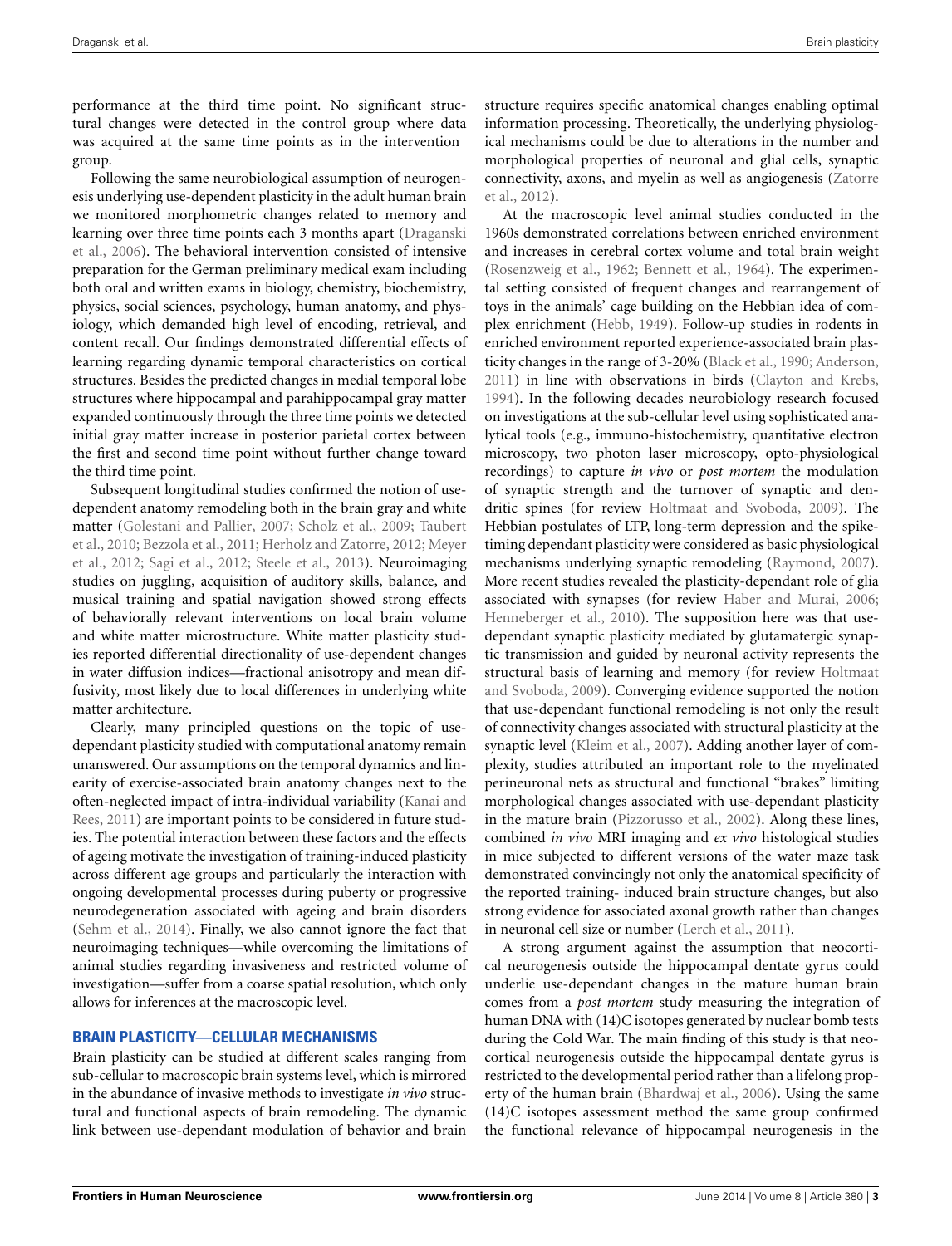mature human brain with estimated 1.75% annual turnover of hippocampal neurons [\(Spalding et al., 2013](#page-6-20)). Nevertheless, interpretations about specific role of neurogenesis in use-dependant brain plasticity could still be based on the assumption that newly generated hippocampal neurons can migrate to distant anatomical sites [\(Uchida et al.](#page-6-21), [2000;](#page-6-21) [Pereira et al., 2007\)](#page-6-22).

The main drawbacks of the abovementioned studies are their invasiveness and their limited observations of single synapses or restricted areas of single neurons. Aiming to bridge structure and function at the theoretical level, recently developed computational models started implementing rules for anatomical modifications at the cellular level to look for dynamic network property changes over time [\(Butz et al., 2008\)](#page-5-26).

# **COMPUTATIONAL ANATOMY OF BRAIN PLASTICITY—INTERPRETATIONAL ISSUES**

In the field of imaging neuroscience the introduction of state-ofthe-art mathematical algorithms (i.e., computational anatomy) for automated data analysis in the spatial and temporal domains enabled unbiased feature reductions and statistical parametric mapping in standardized space. Despite the overwhelming variability of existing software solutions for the computation of volume, surface, and shape characteristics of the brain rely on the very same basic principles of data processing and statistical analysis. Although computational anatomy studies on use-dependant brain plasticity raised hopes to answer pertinent questions about neurobiological processes underlying the remodeling of brain anatomy, only few attempts have been made to validate measures of relative changes in gray matter volume, density and cortical thickness derived from MRI data with "gold standard" histology assessment.

## **GRAY MATTER CHANGES**

The most widespread computational anatomy technique voxel-based morphometry—VBM [\(Ashburner](#page-5-27), [2009\)](#page-5-27), provides automated brain volume and cortical thickness estimation for statistical inference on a population of interest. VBM includes an iterative algorithm combining voxel-by-voxel classification of each participant's MRI data into different tissue classes based on class-specific priors with the spatial registration to a common anatomical space. Following this step, the brain tissue classes are low-pass filtered by convolution with an isotropic Gaussian kernel (i.e., smoothing) to enter classical mass-univariate or multivariate statistical analyses. The inherent divergence of VBM based on MRI images from histological analysis of brain tissue properties is confirmed by a recent study, which failed to show any correlation between tissue classification probabilities estimated with computational anatomy algorithms and histological measures of neuronal density [\(Eriksson et al., 2009](#page-5-28)).

Automated estimation of voxel-based cortical thickness uses gray matter, white matter and CSF tissue partitions created in the classification step of VBM to extract cortical gray matter boundaries [\(Hutton et al., 2009\)](#page-5-29). Subsequently, the voxel-based cortical thickness maps are registered to a common standardized space using the deformation fields applied for gray matter warping. The surface-based method for cortical thickness estimation implemented in Freesurfer [\(http://surfer](http://surfer.nmr.mgh.harvard.edu)*.*nmr*.*mgh*.*harvard*.*edu) relies

on atlas information to detect the boundaries of gray matter followed by projection of the thickness values on a surface mesh [\(Dale et al., 1999;](#page-5-30) [Fischl et al., 1999](#page-5-31)). Estimation of cortical thickness is assumed to provide more straightforward interpretation of computational anatomy results but is strongly affected by spatial and temporal changes in the brain tissue properties underlying MRI contrast changes [\(Salat et al., 2009;](#page-6-23) [Lutti et al., 2014](#page-6-24)).

Despite a steadily growing number of computational anatomy studies a detailed insight into the neurobiological processes underlying use-dependant brain plasticity is still lacking. One reason for this is that most acquired MRI data is a mixed contribution of multiple brain tissue properties (e.g., myelin, iron, and water protons bound to macromolecules; [Tofts, 2003\)](#page-6-25) which cannot be disentangled at the analysis stage. Also, the specific effects of exercise and brain development and ageing on the microstructural properties affected by brain plasticity remain largely unknown and could lead to significant tissue classification bias and misinterpretation of the detected volume and cortical thickness changes. Additionally, commonly acquired MRI data is known to be severely affected by scanner-related effects leading to increased inter-scanner variability and reduced sensitivity which might explain some of the discrepancies observed across study sites [\(Weiskopf et al.](#page-6-26), [2013\)](#page-6-26).

## **WHITE MATTER CHANGES**

The investigation of use-dependant brain white matter changes using computational anatomy and T1-weighted MRI images is redu[ced to only few VBM studies from the past \(](#page-5-32)Golestani et al., [2002](#page-5-32); [Golestani and Pallier, 2007](#page-5-14)). With the emergence of diffusion-weighted imaging research focused on plasticityassociated white matter microstructure changes by inferring directionality and magnitude of water diffusion (i.e., fractional anisotropy and mean diffusivity) [\(Pierpaoli and Basser, 1996\)](#page-6-27). However, the currently existing computational anatomy analytical frameworks are not fully adapted for the analysis of parameter data (e.g., fractional anisotropy, mean diffusivity value etc.), which hampers the straightforward interpretation of results. Exemplified by VBM in the SPM framework, statistical inferences about local gray matter volume changes are based on tissue probability estimates derived from the MR signal in a Bayesian framework using anatomically informed tissue priors (see above). Subsequent neurobiological interpretation is enabled by adjustments for linear and non-linear interpolation effects of spatial transformation, which preserve the total signal. In the case of fractional anisotropy or mean diffusivity parameters this framework is not readily applicable without modifications. Recent work provided potential solution for quantitative multi-parameter data, however the concept should be validated for the special case of DWI derived parameters [\(Draganski et al.](#page-5-33), [2011](#page-5-33)). In more general terms, the lack of specificity of the underlying biophysical model carries the risk of overinterpreting inferences made on the basis of diffusion-weighted data [\(Jones et al.](#page-5-34), [2013\)](#page-5-34). The theoretical and empirical resolution of these issues is subject of recent attempts to correlate *in vivo* obtained diffusion-tensor derived indices with histology results [\(Concha et al., 2010;](#page-5-35) [Sagi et al., 2012\)](#page-6-13), resolve interpretational ambiguities [\(Douaud et al., 2011\)](#page-5-36) and propose novel biophysical models [\(Zhang et al., 2012](#page-6-28)).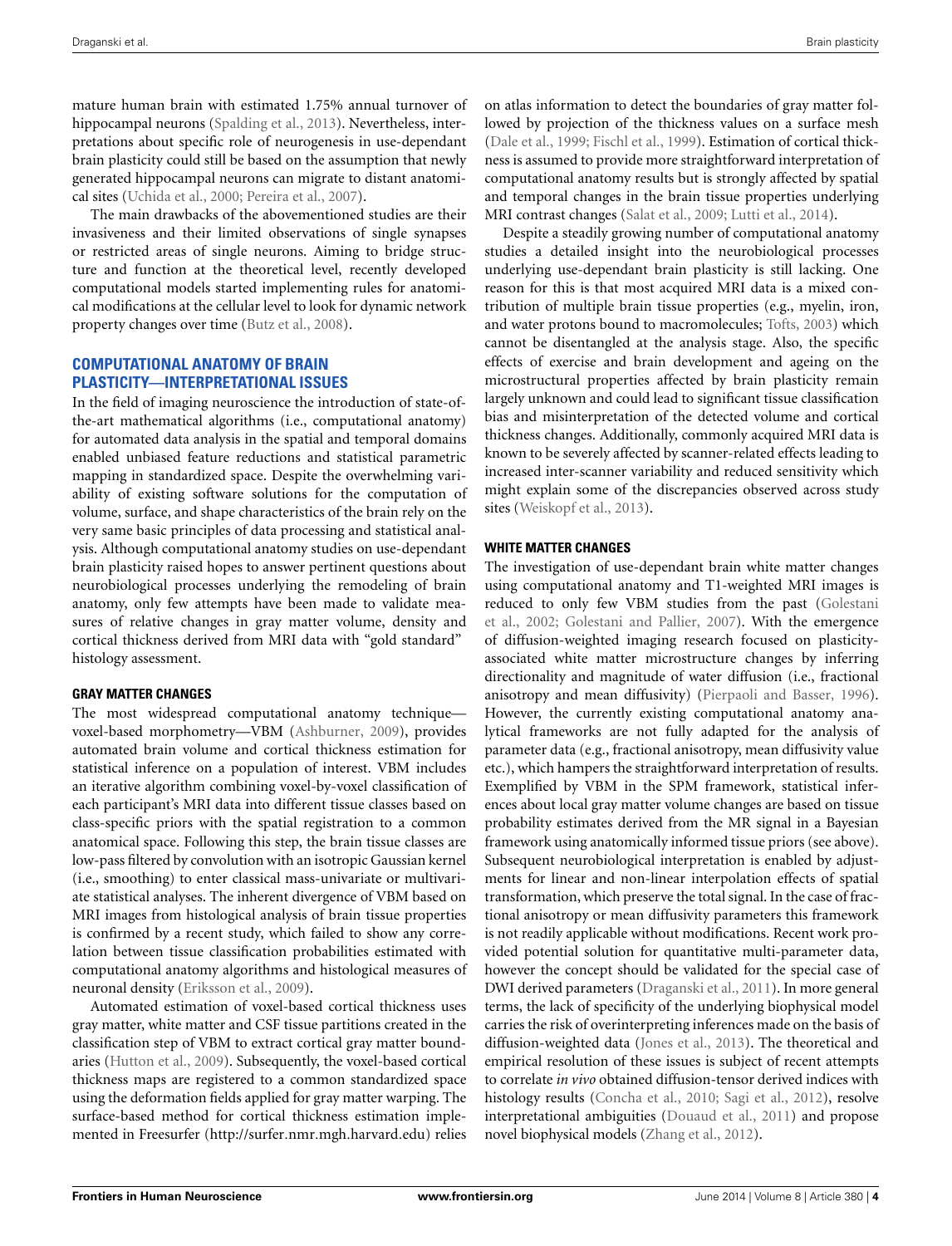# **CURRENT METHODOLOGICAL ADVANCES AND OUTLOOK**

Addressing the specificity limitations of commonly used MRI anatomical data, novel multi-parameter quantitative mapping protocols disentangle the contribution of each MRI parameter (e.g., T1, T2,*...*) to the acquired signal. Quantification of these MRI parameters, which correlate with brain tissue microstructural properties such as myelin, iron and water content allows for an unprecedented insight into the mechanisms underlying brain plasticity. This represents a paradigm shift in how we estimate and analyse brain anatomy features, which can be used to relate plasticity-associated brain tissue property alterations to changes in behavior and to estimate their specific impact on the currently used gray matter volume, density and cortical thickness. A tipping point for future advances in understanding the principles of human brain plasticity will be the creation of causal generative models based on longitudinal studies with multiple data time points acquired before, during, and after behavioral intervention. Finally, the biophysical mechanisms linking tissue microstructure and the MRI signal are still under investigation. Accurate modeling of these mechanisms will be essential to produce estimates of the microstructural properties relevant in brain plasticity studies from the quantitative MRI data. The development of biophysical models will require validation, most preferably in the form of correlation studies with "gold standard" histology assessment.

## **QUANTITATIVE STRUCTURAL MRI**

Quantitative structural brain imaging allows differentiating between plasticity-associated tissue property changes and local brain volume/density or cortical thickness changes. Our approach includes whole-brain multi-parameter mapping at high resolution [\(Helms et al., 2008;](#page-5-37) [Helms and Dechent, 2009](#page-5-38)) corre[ction](#page-6-29) [for](#page-6-29) [radio](#page-6-29) [frequency](#page-6-29) [transmit](#page-6-29) [inhomogeneities](#page-6-29) [\(](#page-6-29)Lutti et al., [2010](#page-6-29), [2012\)](#page-6-30), and an established analytical framework voxel-based quantification (VBQ) [\(Draganski et al.](#page-5-33), [2011\)](#page-5-33). The ability of this approach to deliver robust and sensitive biomarkers of brain tissue properties has been demonstrated in a number or recent studies [\(Dick et al.](#page-5-39), [2013;](#page-5-39) [Sereno et al., 2013](#page-6-31); [Lutti et al.,](#page-6-24) [2014](#page-6-24)). Using VBQ we showed parameter-specific distribution patterns in healthy ageing and suggested a biophysical interpretation, which corroborates with histological studies showing age-dependant iron accumulation and rate of de−*/*remyelination [\(Draganski et al., 2011](#page-5-33)).

## **STATISTICAL INFERENCES ON CAUSALITY**

The investigation of causal relationships between use-dependant plasticity changes in the mature human brain has not been approached systematically yet. Researchers suggested a combination of brain stimulation techniques (transcranial magnetic stimulation—TMS and transcranial direct current stimulation— TDCS) and computational anatomy studies to lend support to causality assumptions [\(Kanai and Rees, 2011](#page-5-17)). Similarly, attempts to combine neural activity with brain anatomy measurements to study brain plasticity remained at the descriptive level due to a lack of prior knowledge about causal and temporal dynamics [\(Ilg et al.](#page-5-40), [2008](#page-5-40); [Haier et al., 2009\)](#page-5-41). Future analytical strategies could capitalize on novel methods in a Bayesian generative model framework that provides the causal link between behavior, neural activity and tissue property changes. The explanatory and predictive power of the model could be tested in a data-driven approach integrating temporal and spatial scales of imaging data in parallel with histology assessment to facilitate biological interpretation.

## **COMPARATIVE HISTOLOGICAL STUDIES**

Despite the steadily growing number of longitudinal computational anatomy studies reporting use-dependant brain structure changes, there has been no attempt to date to link macrostuctural morphometric findings with microstructural information (for review [\(Fields, 2009\)](#page-5-42). We still face a very limited number of systematic comparative studies in animals demonstrating use-dependant regional volume changes assessed with established computational anatomy methods to correlate these with *post mortem* histological findings at higher spatial resolution. Though scientifically highly advantageous, the concept of looking for brain plasticity correlates at the microscopic level has its limitations—results from animal models cannot readily be extrapolated to humans and many cognitive processes cannot be studied in animals. There are also practical limitations such as shrinking of the specimen due to fixation, artifacts of staining or difficult [localization](#page-6-32) [of](#page-6-32) [investigation/recording](#page-6-32) [sites](#page-6-32) [\(](#page-6-32)Sincich and Horton, [2005\)](#page-6-32), which hamper the comparison of histological results with computational anatomy studies.

In conclusion, the overwhelming number of computational anatomy studies on use-dependant brain plasticity has provided major contributions to our understanding of the characteristic spatial and temporal patterns of brain structure changes at the macroscopic scale. First animal studies applying in parallel computational anatomy methods and histological investigation provide important findings at unprecedented fine granularity. Newly emerging MRI acquisition techniques hold promising prospects that might allow the detection for the first time of the brain tissue microstructural changes associated with use-dependant plasticity beyond the vague neurobiological observation of concomitant volume or density changes. Not only will this advance our scientific understanding of brain plasticity, it will also provide an empirical basis for the creation of reliable non-invasive biomarker for the rehabilitation progress after brain function loss. A generative model capturing spatial and temporal characteristic of use-dependant changes could help in unraveling causal pathways between exercise-induced behavioral changes and remodeling of brain structure to make an important contribution to our scientific understanding of brain function and dysfunction.

## **ACKNOWLEDGMENTS**

Bogdan Draganski is supported by the Swiss National Science Foundation (NCCR Synapsy, project grant Nr 320030\_135679 and SPUM 33CM30\_140332/1), Foundation Parkinson Switzerland, Foundation Synapsis, Novartis Foundation for medical–biological research and Deutsche Forschungsgemeinschaft (Kfo 247). Ferath Kherif is supported by the Velux Stiftung. Antoine Lutti is supported by the Partridge Foundation.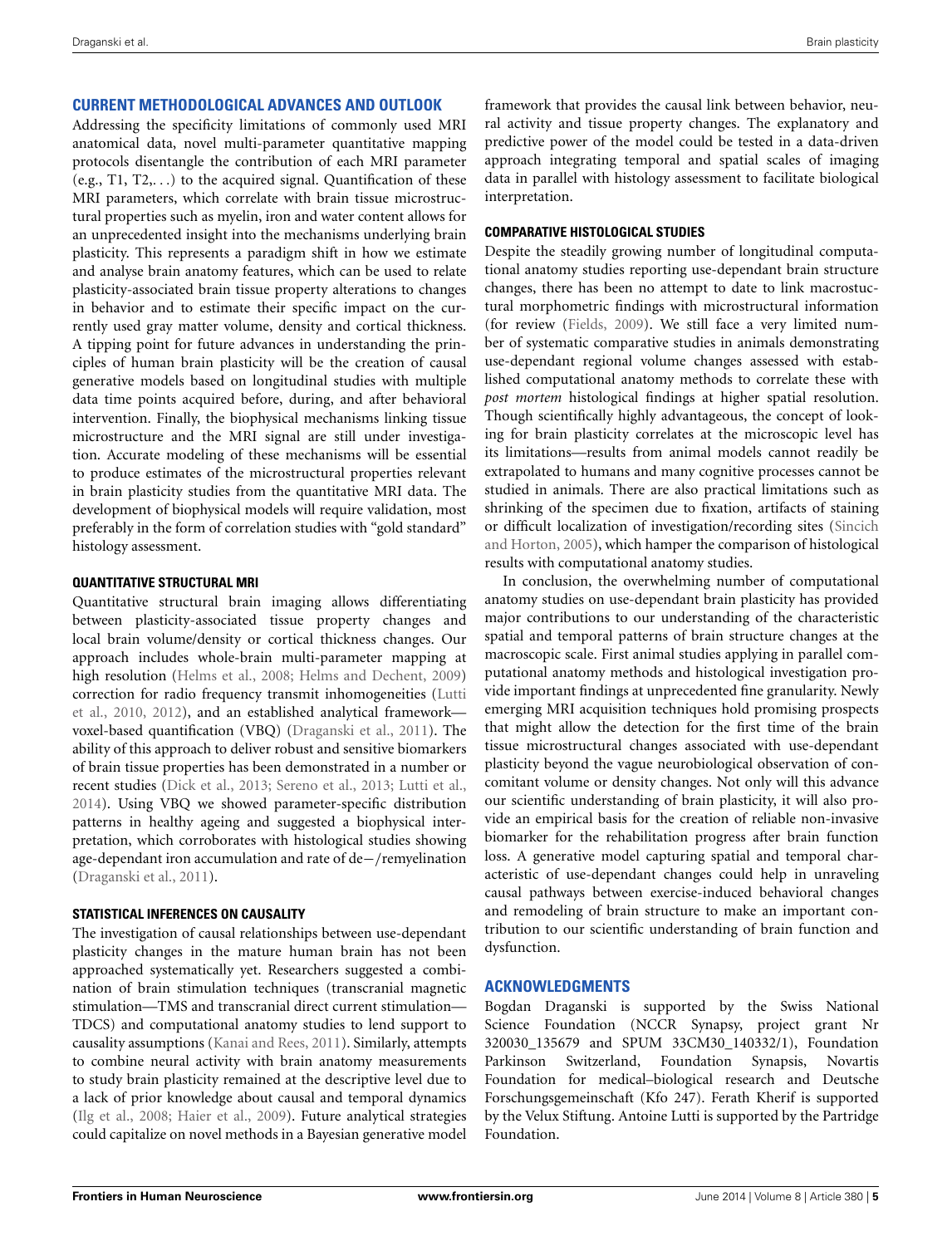## **REFERENCES**

- <span id="page-5-21"></span>Anderson, B. J. (2011). Plasticity of gray matter volume: the cellular and synaptic plasticity that underlies volumetric change. *Dev. Psychobiol.* 53, 456–465. doi: 10.1002/dev.20563
- <span id="page-5-27"></span>Ashburner, J. (2009). Computational anatomy with the SPM software. *Magn. Reson. Imaging.* 27, 1163–1174. doi: 10.1016/j.mri.2009.01.006
- <span id="page-5-8"></span>Bengtsson, S. L., Nagy, Z., Skare, S., Forsman, L., Forssberg, H., and Ullen, F. (2005). Extensive piano practicing has regionally specific effects on white matter development. *Nat. Neurosci.* 8, 1148–1150. doi: 10.1038/nn1516
- <span id="page-5-18"></span>Bennett, E. L., Diamond, M. C., Krech, D., and Rosenzweig, M. R. (1964). Chemical and anatomical plasticity brain. *Science* 146, 610–619. doi: 10.1126/science.146.3644.610
- <span id="page-5-15"></span>Bezzola, L., Merillat, S., Gaser, C., and Jancke, L. (2011). Training-induced neural plasticity in golf novices. *J. Neurosci.* 31, 12444–12448. doi: 10.1523/JNEUROSCI.1996-11.2011
- <span id="page-5-25"></span>Bhardwaj, R. D., Curtis, M. A., Spalding, K. L., Buchholz, B. A., Fink, D., Bjork-Eriksson, T., et al. (2006). Neocortical neurogenesis in humans is restricted to development. *Proc. Natl. Acad. Sci. U.S.A.* 103, 12564–12568. doi: 10.1073/pnas.0605177103
- <span id="page-5-20"></span>Black, J. E., Isaacs, K. R., Anderson, B. J., Alcantara, A. A., and Greenough, W. T. (1990). Learning causes synaptogenesis, whereas motor activity causes angiogenesis, in cerebellar cortex of adult rats. *Proc. Natl. Acad. Sci. U.S.A.* 87, 5568–5572. doi: 10.1073/pnas.87.14.5568
- <span id="page-5-2"></span>Buonomano, D. V., and Merzenich, M. M. (1998). Cortical plasticity: from synapses to maps. *Annu. Rev. Neurosci.* 21, 149–186. doi: 10.1146/annurev.neuro.21.1.149
- <span id="page-5-26"></span>Butz, M., Teuchert-Noodt, G., Grafen, K., and Van Ooyen, A. (2008). Inverse relationship between adult hippocampal cell proliferation and synaptic rewiring in the dentate gyrus. *Hippocampus* 18, 879–898. doi: 10.1002/hipo.20445
- <span id="page-5-22"></span>Clayton, N. S., and Krebs, J. R. (1994). Hippocampal growth and attrition in birds affected by experience. *Proc. Natl. Acad. Sci. U.S.A.* 91, 7410–7414. doi: 10.1073/pnas.91.16.7410
- <span id="page-5-35"></span>Concha, L., Livy, D. J., Beaulieu, C., Wheatley, B. M., and Gross, D. W. (2010). *In vivo* diffusion tensor imaging and histopathology of the fimbria-fornix in temporal lobe epilepsy. *J. Neurosci.* 30, 996–1002. doi: 10.1523/JNEUROSCI.1619- 09.2010
- <span id="page-5-12"></span>Cummings, B. J., Uchida, N., Tamaki, S. J., Salazar, D. L., Hooshmand, M., Summers, R., et al. (2005). Human neural stem cells differentiate and promote locomotor recovery in spinal cord-injured mice. *Proc. Natl. Acad. Sci. U.S.A.* 102, 14069–14074. doi: 10.1073/pnas.0507063102
- <span id="page-5-30"></span>Dale, A. M., Fischl, B., and Sereno, M. I. (1999). Cortical surface-based analysis. I. Segmentation and surface reconstruction. *Neuroimage* 9, 179–194. doi: 10.1006/nimg.1998.0395
- <span id="page-5-3"></span>Dayan, E., and Cohen, L. G. (2011). Neuroplasticity subserving motor skill learning. *Neuron* 72, 443–454. doi: 10.1016/j.neuron.2011.10.008
- <span id="page-5-39"></span>Dick, F., Tierney, A. T., Lutti, A., Josephs, O., Sereno, M. I., and Weiskopf, N. (2013). *In vivo* functional and myeloarchitectonic mapping of human primary auditory areas. *J. Neurosci.* 32, 16095–16105. doi: 10.1523/JNEUROSCI.1712-12.2012
- <span id="page-5-36"></span>Douaud, G., Jbabdi, S., Behrens, T. E., Menke, R. A., Gass, A., Monsch, A. U., et al. (2011). DTI measures in crossing-fibre areas: increased diffusion anisotropy reveals early white matter alteration in MCI and mild Alzheimer's disease. *Neuroimage* 55, 880–890. doi: 10.1016/j.neuroimage.2010.12.008
- <span id="page-5-33"></span>Draganski, B., Ashburner, J., Hutton, C., Kherif, F., Frackowiak, R. S., Helms, G., et al. (2011). Regional specificity of MRI contrast parameter changes in normal ageing revealed by voxel-based quantification (VBQ). *Neuroimage* 55, 1423–1434. doi: 10.1016/j.neuroimage.2011.01.052
- <span id="page-5-11"></span>Draganski, B., Gaser, C., Busch, V., Schuierer, G., Bogdahn, U., and May, A. (2004). Neuroplasticity: changes in grey matter induced by training. *Nature* 427, 311–312. doi: 10.1038/427311a
- <span id="page-5-13"></span>Draganski, B., Gaser, C., Kempermann, G., Kuhn, H. G., Winkler, J., Buchel, C., et al. (2006). Temporal and spatial dynamics of brain structure changes during extensive learning. *J. Neurosci.* 26, 6314–6317. doi: 10.1523/JNEUROSCI.4628- 05.2006
- <span id="page-5-5"></span>Draganski, B., and Kherif, F. (2013). *In vivo* assessment of use-dependent brain plasticity–beyond the "one trick pony" imaging strategy. *Neuroimage* 73, 255–259. discussion: 265–267. doi: 10.1016/j.neuroimage.2012.08.058
- <span id="page-5-28"></span>Eriksson, S. H., Free, S. L., Thom, M., Symms, M. R., Martinian, L., Duncan, J. S., et al. (2009). Quantitative grey matter histological measures do not correlate with grey matter probability values from *in vivo* MRI in the temporal lobe. *J. Neurosci. Methods* 181, 111–118. doi: 10.1016/j.jneumeth.2009.05.001
- <span id="page-5-42"></span>Fields, R. D. (2009). Imaging learning: the search for a memory trace. *Neuroscientist* 17, 185–196. doi: 10.1177/1073858410383696
- <span id="page-5-31"></span>Fischl, B., Sereno, M. I., and Dale, A. M. (1999). Cortical surface-based analysis. II: Inflation, flattening, and a surface-based coordinate system. *Neuroimage* 9, 195–207. doi: 10.1006/nimg.1998.0396
- <span id="page-5-10"></span>Floel, A., De Vries, M. H., Scholz, J., Breitenstein, C., and Johansen-Berg, H. (2009). White matter integrity in the vicinity of Broca's area predicts grammar learning success. *Neuroimage* 47, 1974–1981. doi: 10.1016/j.neuroimage.2009.05.046
- <span id="page-5-1"></span>Flor, H., Elbert, T., Knecht, S., Wienbruch, C., Pantev, C., Birbaumer, N., et al. (1995). Phantom-limb pain as a perceptual correlate of cortical reorganization following arm amputation. *Nature* 375, 482–484. doi: 10.1038/375482a0
- <span id="page-5-4"></span>Galvan, A. (2010). Neural plasticity of development and learning. *Hum. Brain Mapp.* 31, 879–890. doi: 10.1002/hbm.21029
- <span id="page-5-6"></span>Gaser, C., and Schlaug, G. (2003). Gray matter differences between musicians and nonmusicians. *Ann. N.Y. Acad. Sci.* 999, 514–517. doi: 10.1196/annals. 1284.062
- <span id="page-5-14"></span>Golestani, N., and Pallier, C. (2007). Anatomical correlates of foreign speech sound production. *Cereb. Cortex* 17, 929–934. doi: 10.1093/cercor/bhl003
- <span id="page-5-32"></span>Golestani, N., Paus, T., and Zatorre, R. J. (2002). Anatomical correlates of learning novel speech sounds. *Neuron* 35, 997–1010. doi: 10.1016/S0896- 6273(02)00862-0
- <span id="page-5-23"></span>Haber, M., and Murai, K. K. (2006). Reshaping neuron-glial communication at hippocampal synapses. *Neuron Glia Biol.* 2, 59–66. doi: 10.1017/S1740925X06000032
- <span id="page-5-41"></span>Haier, R. J., Karama, S., Leyba, L., and Jung, R. E. (2009). MRI assessment of cortical thickness and functional activity changes in adolescent girls following three months of practice on a visual-spatial task. *BMC Res. Notes* 2:174. doi: 10.1186/1756-0500-2-174
- <span id="page-5-19"></span>Hebb, D. (Ed.) (1949). *The Organisation of Behaviour: A Neuropsychological Theory*. New York, NY: John Wiley & Sons.
- <span id="page-5-37"></span>Helms, G., Dathe, H., Kallenberg, K., and Dechent, P. (2008). High-resolution maps of magnetization transfer with inherent correction for RF inhomogeneity and T1 relaxation obtained from 3D FLASH MRI. *Magn. Reson. Med.* 60, 1396–1407. doi: 10.1002/mrm.21732
- <span id="page-5-38"></span>Helms, G., and Dechent, P. (2009). Increased SNR and reduced distortions by averaging multiple gradient echo signals in 3D FLASH imaging of the human brain at 3T. *J. Magn. Reson. Imaging* 29, 198–204. doi: 10.1002/jmri.21629
- <span id="page-5-24"></span>Henneberger, C., Papouin, T., Oliet, S. H., and Rusakov, D. A. (2010). Longterm potentiation depends on release of D-serine from astrocytes. *Nature* 463, 232–236. doi: 10.1038/nature08673
- <span id="page-5-16"></span>Herholz, S. C., and Zatorre, R. J. (2012). Musical training as a framework for brain plasticity: behavior, function, and structure. *Neuron* 76, 486–502. doi: 10.1016/j.neuron.2012.10.011
- <span id="page-5-0"></span>Holtmaat, A., and Svoboda, K. (2009). Experience-dependent structural synaptic plasticity in the mammalian brain. *Nat. Rev. Neurosci.* 10, 647–658. doi: 10.1038/nrn2699
- <span id="page-5-29"></span>Hutton, C., Draganski, B., Ashburner, J., and Weiskopf, N. (2009). A comparison between voxel-based cortical thickness and voxel-based morphometry in normal aging. *Neuroimage* 48, 371–380. doi: 10.1016/j.neuroimage.2009. 06.043
- <span id="page-5-7"></span>Hyde, K. L., Lerch, J., Norton, A., Forgeard, M., Winner, E., Evans, A. C., et al. (2009). The effects of musical training on structural brain development: a longitudinal study. *Ann. N.Y. Acad. Sci.* 1169, 182–186. doi: 10.1111/j.1749- 6632.2009.04852.x
- <span id="page-5-40"></span>Ilg, R., Wohlschlager, A. M., Gaser, C., Liebau, Y., Dauner, R., Woller, A., et al. (2008). Gray matter increase induced by practice correlates with task-specific activation: a combined functional and morphometric magnetic resonance imaging study. *J. Neurosci.* 28, 4210–4215. doi: 10.1523/JNEUROSCI.5722- 07.2008
- <span id="page-5-9"></span>Johansen-Berg, H., Della-Maggiore, V., Behrens, T. E., Smith, S. M., and Paus, T. (2007). Integrity of white matter in the corpus callosum correlates with bimanual co-ordination skills. *Neuroimage* 36(Suppl. 2), T16–T21. doi: 10.1016/j.neuroimage.2007.03.041
- <span id="page-5-34"></span>Jones, D. K., Knösche, T. R., and Turner, R. (2013). White matter integrity, fiber count, and other fallacies: the do's and don'ts of diffusion MRI. *Neuroimage* 73, 239–254. doi: 10.1016/j.neuroimage.2012.06.081
- <span id="page-5-17"></span>Kanai, R., and Rees, G. (2011). The structural basis of inter-individual differences in human behaviour and cognition. *Nat. Rev. Neurosci.* 12, 231–242. doi: 10.1038/nrn3000